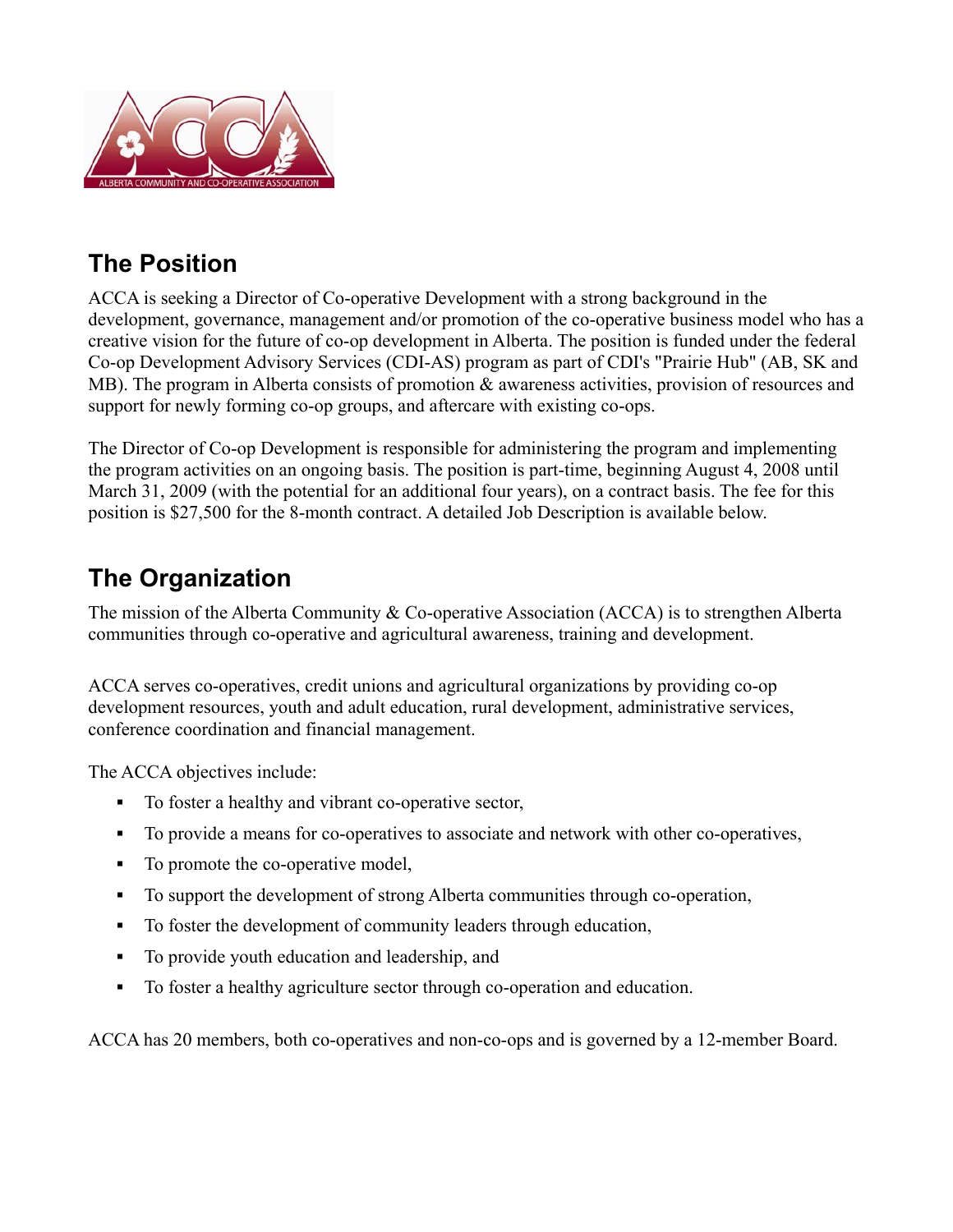### **Requirements**

#### **1. A strong background in the management or governance of a co-operative**.

This could, for example, consist of the following:

- $\bullet$  serving on the board of directors of a co-operative
- facilitating workshops on management or governance issues to members of a co-operative
- providing consulting services or administrative support to a co-operative on a long-term basis and/or
- providing technical assistance to a developing or existing co-operative group.

#### **2. Skills:**

- $\bullet$  grant writing and/or fundraising
- excellent written and oral communication
- preparation of visually appealing and persuasive resource and marketing materials
- demonstrated ability to identify the needs of a group and to facilitate a plan to address those needs
- event planning and organizing
- $\bullet$  report writing skills
- ability to work independently, either from the ACCA office in Stony Plain or through a home office. If working from a home office, the candidate must demonstrate that capacity exists to operate as a professional consultant.
- proficient in Office suite software (Word, PowerPoint, Publisher, Excel)

#### **3. Education**

 Preference will be given to candidates with advanced degrees in community economic development, social sciences, business management or any other applicable field.

# **Job Description**

**Field incoming inquiries** regarding co-op development by email or phone - usually results in providing resource info, including web sites (ACCA & Co-op Zone are primary resources) and suggesting an outreach session for the developing group.

**Hold outreach sessions** with developing groups. This is critical to the success of the group as it will launch them in the right direction for co-op development. The PowerPoint presentation needs to be customized for each group, depending on their interests, current level of knowledge and capacity, and the type of co-op they are planning. Encourage them to work with a Co-op Developer to generate a Feasibility Study.

**Follow up with groups** by email to summarize the next steps they need to follow and to provide resources to support these steps. Advise a Co-op Developer that the group may be in contact and provide some background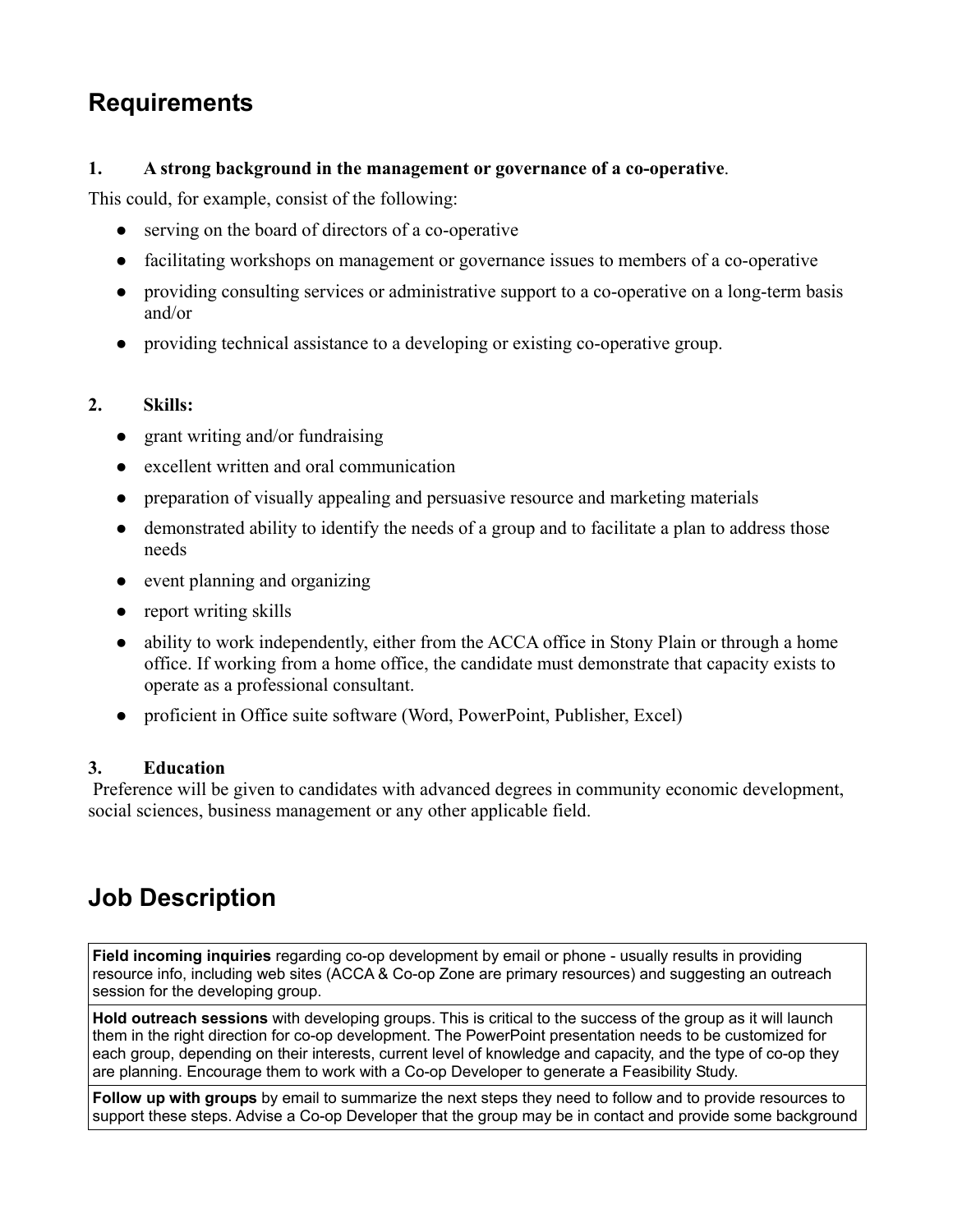on the group.

**Track progress of the group** through subsequent emails. Advise the group of opportunities that may be of interest to them such as grant programs, learning events, etc.

**Deliver presentations on co-op development** as requested by other organizations (e.g., learning events, etc.)

**Identify needs and trends in co-op development**, both provincially, nationally and internationally, assess their suitability for ACCA's program and follow up with program proposals, grant applications, etc., where applicable.

**Advocacy** - meet with government MLAs and senior staff to promote ACCA's co-op development activities

**New programs and projects** - follow trends and activities locally and nationally to determine if ACCA can provide support or develop new programs and projects to further develop these trends

**Special projects/activities** - providing information, resources and support for special projects such as Ag-CDI and programs and requests originating from other organizations such as CCA

**Organize ACCA's Breakfast Forum on Co-op Development** 

- develop the theme for the event

- prepare sponsor letters
- prepare speaker request letters
- liaise with speakers to co-ordinate substance of their presentation and to arrange logistics for their trip
- prepare promotional flyer and registration form

**Prepare Board reports** on co-op development activity. Attend Board meetings to give verbal report. Attend annual strategic planning session.

**Prepare monthly newsletter items** on co-op development news and events

**Prepare quarterly CDI reports** and the annual CDI application for Prairie Hub

**AGM support** - prepare Co-op Development report for the AGM and attend the event

**Merit Award** - provide support to the Committee and update Merit Award application materials

**ACCA's Co-op Development grants** - prepare promotional materials for the grant, update the application, vet incoming applications and prepare a summary for the Committee, prepare letters to inform applicants of the outcome of the Committee's decision

**Co-op Development Resource materials** - revise, update and prepare new materials for support of developing co-operatives. Send any new resources developed to CoopZone website.

**Website** - ensure Co-op Resources section of the website is current.

**Grant applications** - prepare grant applications for new co-op development projects (may already be in place); request grant reports at end of March 31

**Liaise/network with other organizations** - maintain network connections with various government and CED and co-op organizations provincially and nationally

**Member recruitment** - provide support for ACCA's member recruitment activities. Potential exists for recruiting new members through co-op outreach activities and granting programs.

**Conferences/learning events/meetings etc**. - attending local, provincial and national events on behalf of ACCA

**Member Directory** - update Directory for AGM, web site and periodical newsletter profiles (allow at least one month for update)

### **To apply**

Send a covering letter, indicating how your background meets our requirements, along with a resume outlining your co-operative and related experience, along with your educational background, to: